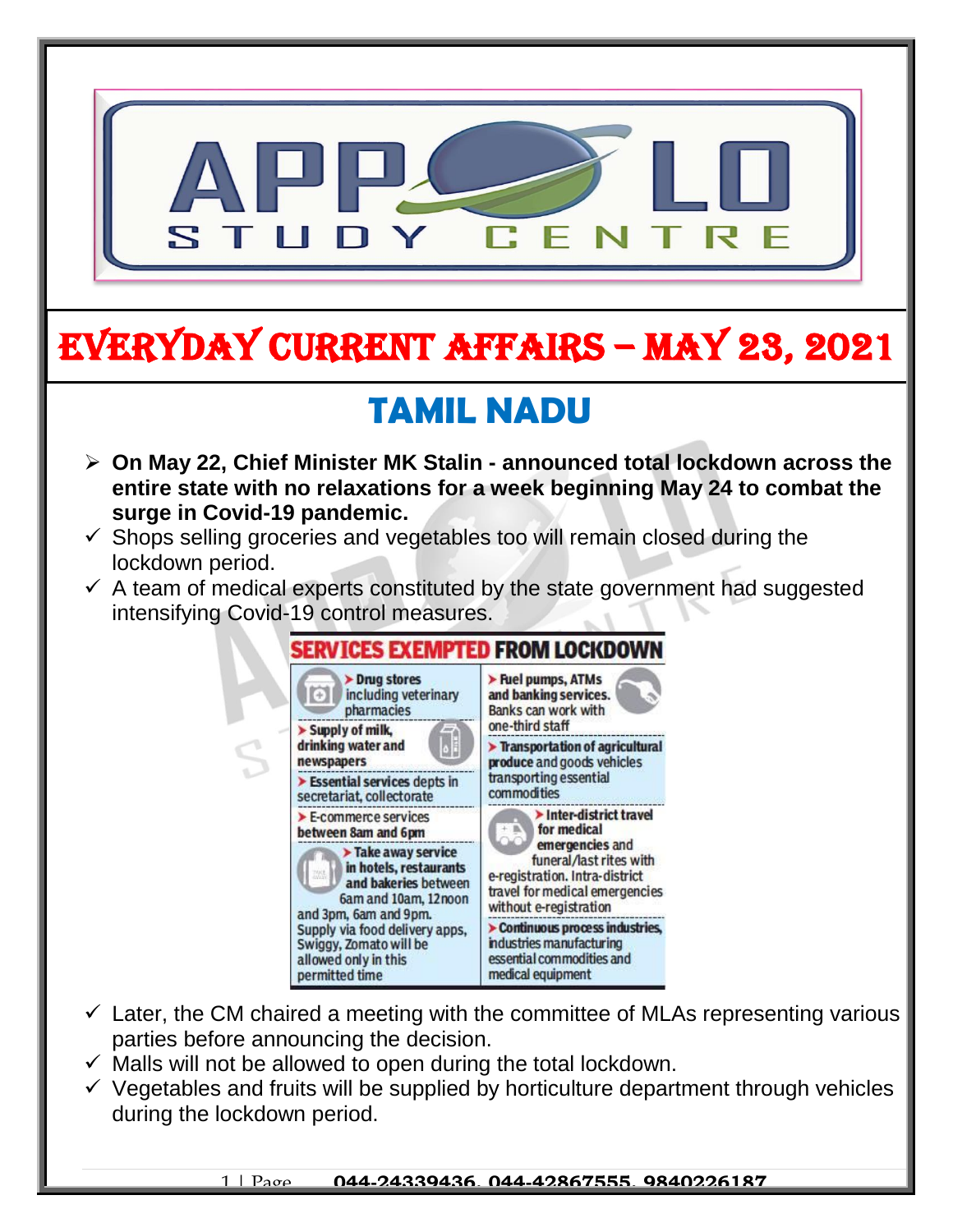- **The Hindu Religious and Charitable Endowments (HR & CE) department has asked all the 44,227 temples coming under its control to upload budgets and audited accounts of all temples on its website – hrce.tn.gov.in**
- $\checkmark$  The decision has been taken with a view to improving transparency in the functioning of temples.
- $\checkmark$  Any expenditure not uploaded on the website would be deemed as "unauthorized expenditure"
- $\checkmark$  It would be recovered from the trustees and executive officers of the temples concerned as per the provisions of the HR&CE Act.
- $\checkmark$  As per the Rule 7 of the Manner of Audit of Accounts Rules, trustees submit the budget to the competent authority before the end of March of every year and get approval before 30th June of every year.
- $\checkmark$  The commissioner has also instructed the audit team to ensure publication of the approved budget and audited expenditure.

#### **NATIONAL**

 **The Indian Railways' first Oxygen Express train piloted by two women reached Bengaluru carrying 120 tonnes of medical oxygen from Jamshedpur on May 21.** 



- $\checkmark$  They covered the last 120km stretch in one and a half hours, clocking an average speed of 80kmph.
- $\checkmark$  The train had started from Tatanagar in Jharkhand with six tankers of liquid medical oxygen (LMO).
- $\checkmark$  This was the seventh Oxygen Express to Karnataka.
- $\checkmark$  The Indian Railways has done meticulous planning while running such trains to ensure they reach destinations on time considering the urgency.
- $\checkmark$  Since these trains run non-stop unlike road tankers, this is a more reliable mode for transport of LMO for longer distances.
- $\checkmark$  The railway ministry said they have delivered nearly 14,500 tonnes of LMO in more than 884 tankers to13 states, as on May 22.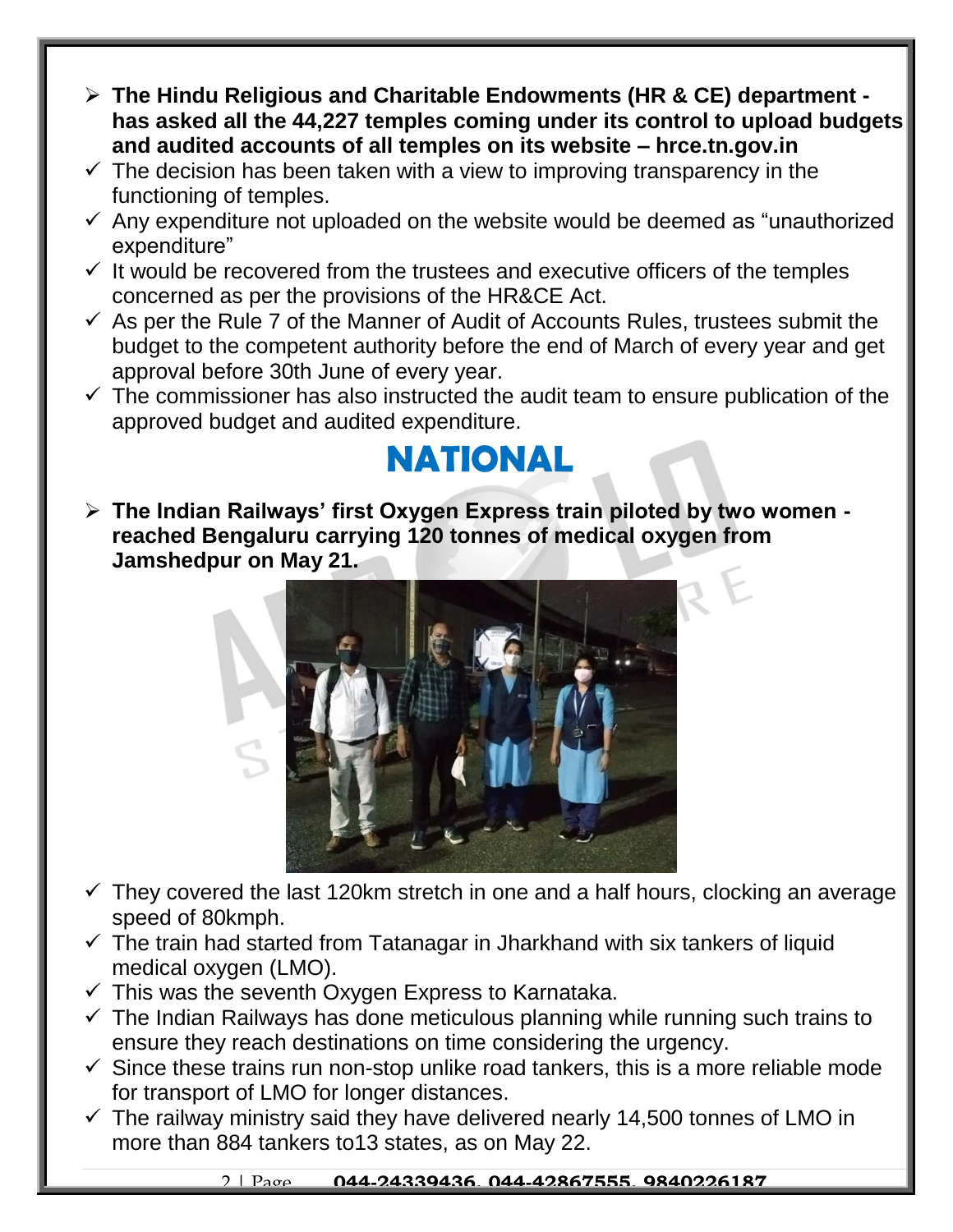- $\checkmark$  The railways had started Oxygen Express trains on April 24 with a train carrying 126 tonnes reaching Maharashtra.
- **Union Minister of Petroleum Dharmendra Pradhan - flagged off the first supply of used cooking oil-based biodiesel blended diesel recently through video conferencing**



- $\checkmark$  It was launched under the Expression of Interest (EOI) Scheme from Indian Oil's Tikrikalan Terminal, Delhi
- The EOI scheme for "Procurement of Bio-diesel produced from Used Cooking Oil" was launched on the occasion of World Biofuel Day on 10th August, 2019
- $\checkmark$  The scheme mainly aims to create an eco-system for collection and conversion of Used Cooking Oil into biodiesel and to develop entrepreneurship opportunities in the process
- $\checkmark$  Under the process, 7% biodiesel extracted from the Used Cooking Oil is to be blended with diesel.
- $\checkmark$  In the first phase, 11 EoIs were launched between 10.08.2019 to 09.11.2020 for 200 locations
- $\checkmark$  Under this initiative, Indian Oil has received 51KL of UCO-Biodiesel at its Tikrikalan terminal in Delhi as of 31.3.2021.
- $\checkmark$  Indian Oil has also started constructing eight Biodiesels plants across Uttar Pradesh, Gujarat, and Madhya Pradesh.
- $\checkmark$  Biodiesel is an alternative fuel, similar to conventional or 'fossil' diesel, which is rapidly biodegradable and completely non-toxic
- $\checkmark$  It can be produced from vegetable oils, animal fats and waste cooking oil.
- $\checkmark$  One of the main characteristic of biodiesel is its carbon-neutrality, i.e. the oilseed absorbs the same amount of  $CO<sub>2</sub>$  during its release in comparison to its combustion in a vehicle.
- $\checkmark$  Currently, India produces 23 million tonnes of edible oil annually.
- $\checkmark$  Of this, 3 million tonnes of oil is discarded after use, which is to be used now under the initiative.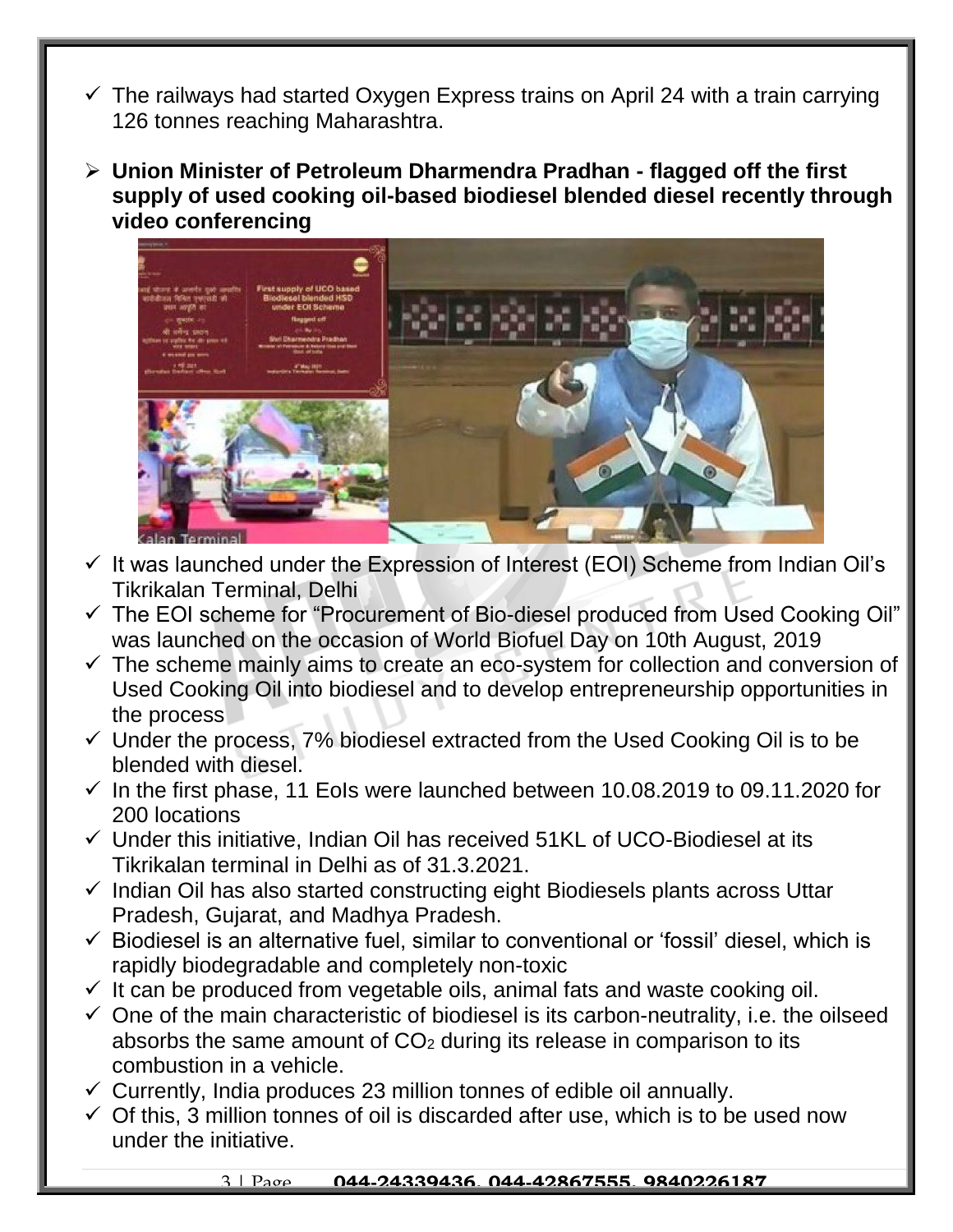**The Tribal Cooperative Marketing Development Federation of India (TRIFED) - recently signed an agreement with The LINK Fund to mutually collaborate towards tribal development** 



- $\checkmark$  Under the agreement, they will work towards tribal employment generation.
- $\checkmark$  This is to be achieved by providing support to the tribals, increasing value addition to their produce and by improving the skill training provided.
- $\checkmark$  They will also create women-based centers that will promote innovation, infrastructure and entrepreneurship opportunities among tribal women.
- $\checkmark$  The LINK Fund is a philanthropic organisation that strives to end extreme poverty and mitigate the effects of climate change.
- $\checkmark$  Their focus is mainly on India, US, Mali, Indonesia, Mali, Nigeria, Nepal, Mauritania and Senegal.
- $\checkmark$  The fund addresses basic human needs such as education, food and nutrition, large scale infrastructure and women economic empowerment.

#### **COURT VERDICT**

- **The Madras High Court – has ruled that two degrees obtained simultaneously by students in the same academic year are not valid unless approved by the University Grants Commission**
- $\checkmark$  Mostly, students obtain their second degree through distance education, while pursuing the first degree through regular mode
- $\checkmark$  As per the Court, students are not permitted to undergo a second degree programme formally in the same academic year
- $\checkmark$  A full bench comprising Justice V Bharathidasan, Justice M Dhandapani and Justice P T Asha passed the order in this regard.
- $\checkmark$  The bench was answering a reference as to whether two degrees obtained simultaneously during the same academic year could be considered for employment.
- $\checkmark$  The bench also held that there is no obligation on the part of the employer to recognise such degrees till they are approved by UGC.
- $\checkmark$  The reference was made to the full bench following conflicting judgments passed by two division benches on the issue.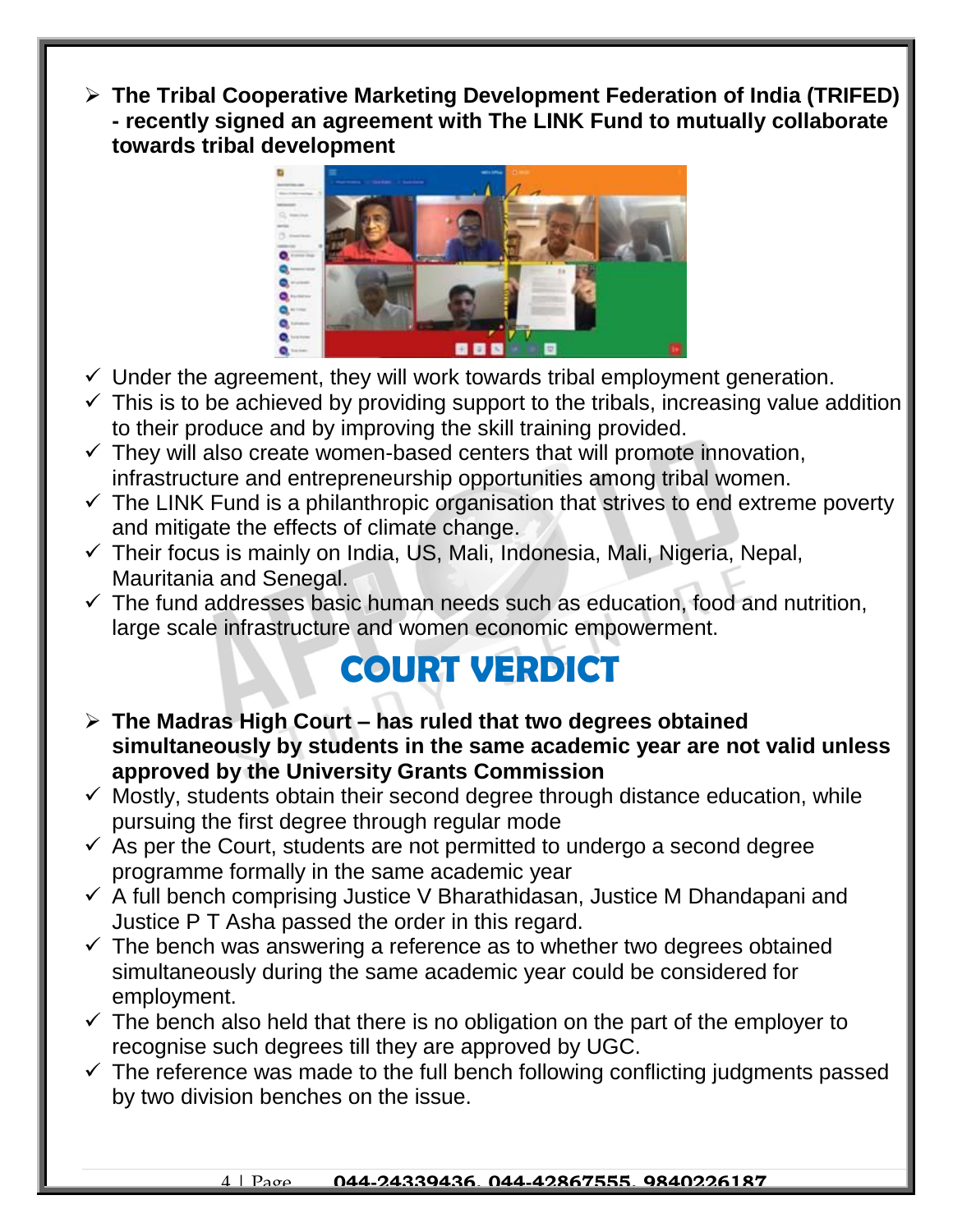$\checkmark$  While a division bench held that the two degrees obtained simultaneously in the same academic year was not recognised, another division bench held that there were no strict rules prohibiting the students to pursue two-degree simultaneously.

#### **INTERNATIONAL**

- **Nepal's president Bidya Devi Bhandari - dissolved the House of Representatives on May 22 for the second time in five months and announced snap elections in November**
- $\checkmark$  The President has rejected the caretaker Prime Minister K P Sharma Oli's and the opposition alliance's separate claims to form a government
- $\checkmark$  Oli claimed the support of 121 lawmakers from his own party CPN-UML and 32 lawmakers of Janata Samajbadi Party-Nepal (JSP-N) for his reappointment as PM.
- $\checkmark$  On the other hand, Nepali Congress President Deuba claimed to have the support of 149 parliamentarians.
- $\checkmark$  Earlier, the President has set a deadline of May 21 for demonstrating a majority to form a new government
- $\checkmark$  As per Article 76(7) of the constitution, a date to conduct another election within six months must also be fixed.
- $\checkmark$  The president has ordered the first phase of polls on November 12 and the second phase on November 19
- $\checkmark$  According to the President, the decision was made on the recommendation of the cabinet headed by Oli to dissolve the 275-member House.
- $\checkmark$  The president's announcement is a reminder of her December 2020 decision when she first dissolved the House at Oli's recommendation.
- $\checkmark$  The Supreme Court had annulled the move in February 2021
- **Two doses from either the Oxford-AstraZeneca or the Pfizer vaccine - are found to be over 80% effective in preventing infection from the B1.617.2 variant of Covid-19, first discovered in India**
- $\checkmark$  This was revealed in a new UK government study.
- $\checkmark$  The Oxford-AstraZeneca two-dose vaccine is also being produced by the Serum Institute of India as Covishield and being administered among the adult population in India.
- $\checkmark$  The UK findings are said to be based on data from Public Health England (PHE)
- $\checkmark$  It has also revealed that the two doses provide 87% protection from the B.117 variant, first discovered in the Kent region of England and also considered highly transmissible.
- $\checkmark$  The latest study's findings were presented to a meeting of the government's New and Emerging Respiratory Virus Threats Advisory Group this week.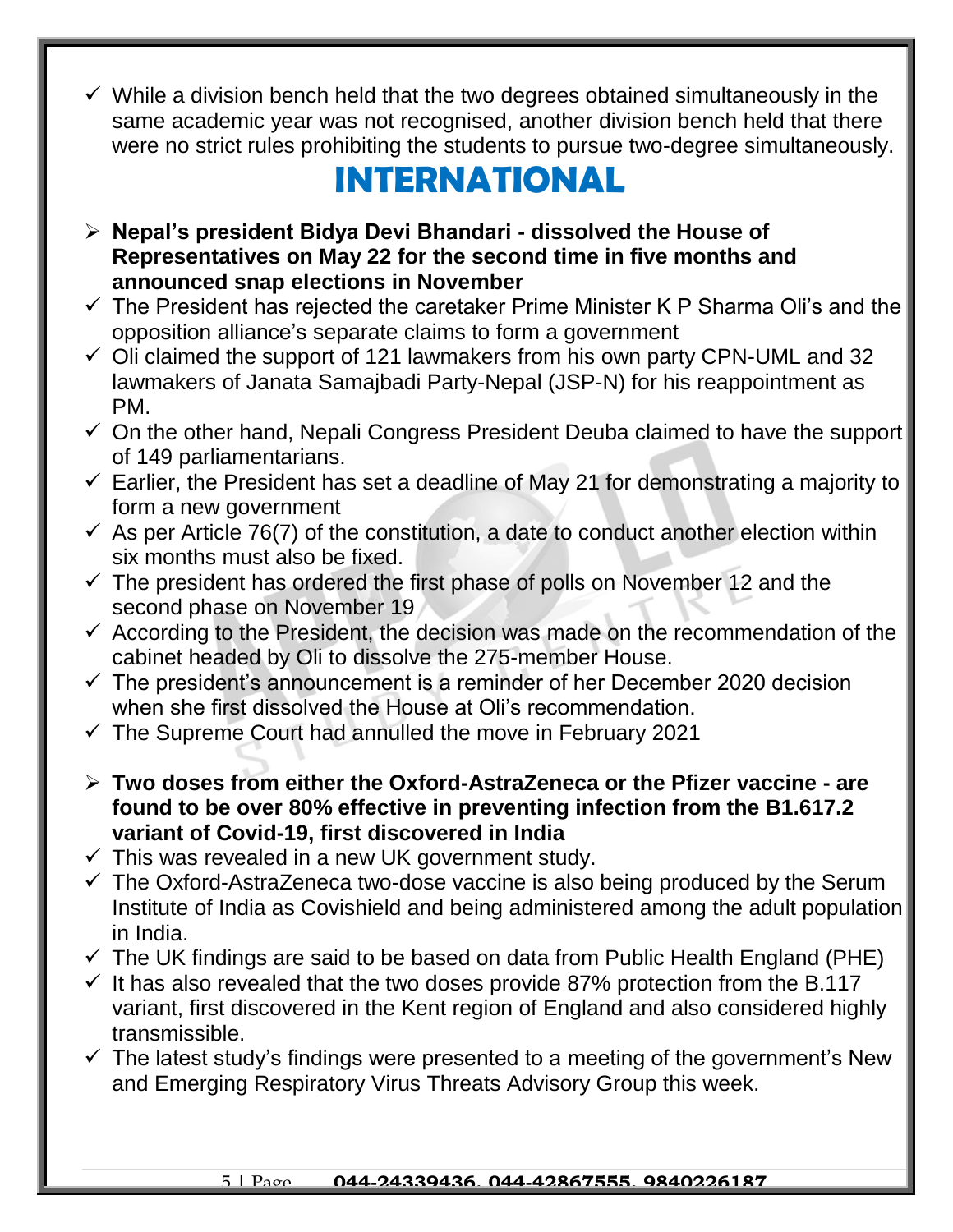- **The United Kingdom – has proposed to reduce its funding to the United Nations Global Family Planning Programme.**
- $\checkmark$  According to the UN Population Fund, the UK had pledged 154 million Euros.
- $\checkmark$  However, now UK is to provide only 23 million Euros to the agency.
- $\checkmark$  Last year, the UK government announced that it will reduce its international aid spending from 0.7% of its National income to 0.5% of its national income.
- $\checkmark$  This cut amount to reduction in aids by more than 4 billion Euros.
- $\checkmark$  Under the UN global family planning programme, UK funds maternal health care schemes and the provision of contraceptives to millions of women in the poorest countries
- **The International Energy Agency - recently released the Global Electric Vehicle Outlook.**
- $\checkmark$  As per the report, 3 million new electric cars were registered in 2020, which was 41% higher than those registered a year earlier
- $\checkmark$  The report seeks international support to the climate goals in order to increase the number of global electric vehicles to 230 million by 2030.
- $\checkmark$  Currently, there are 10 million electric cars on road.
- $\checkmark$  Korea has the largest number of hydrogen car distribution in the world.
- $\checkmark$  The consumer spending on Electric Cars in 2020 amounted to \$120 billion, which is a 50% increase compared to 2019
- $\checkmark$  In India, the report predicts that around 30% of new vehicle sales in 2030 will be Electric vehicles in India.

## **INDIA AND OTHER COUNTRIES**

- **India and South Africa - have proposed a three-year patent waiver for Covid-19-related health products and technologies**
- $\checkmark$  The products range from drugs and vaccines, along with "their material or components and their methods and means to manufacture".



 $\checkmark$  It includes diagnostics, therapeutics, medical devices and personal protective equipment with the coverage proposed to include "the prevention, treatment or containment of Covid-19".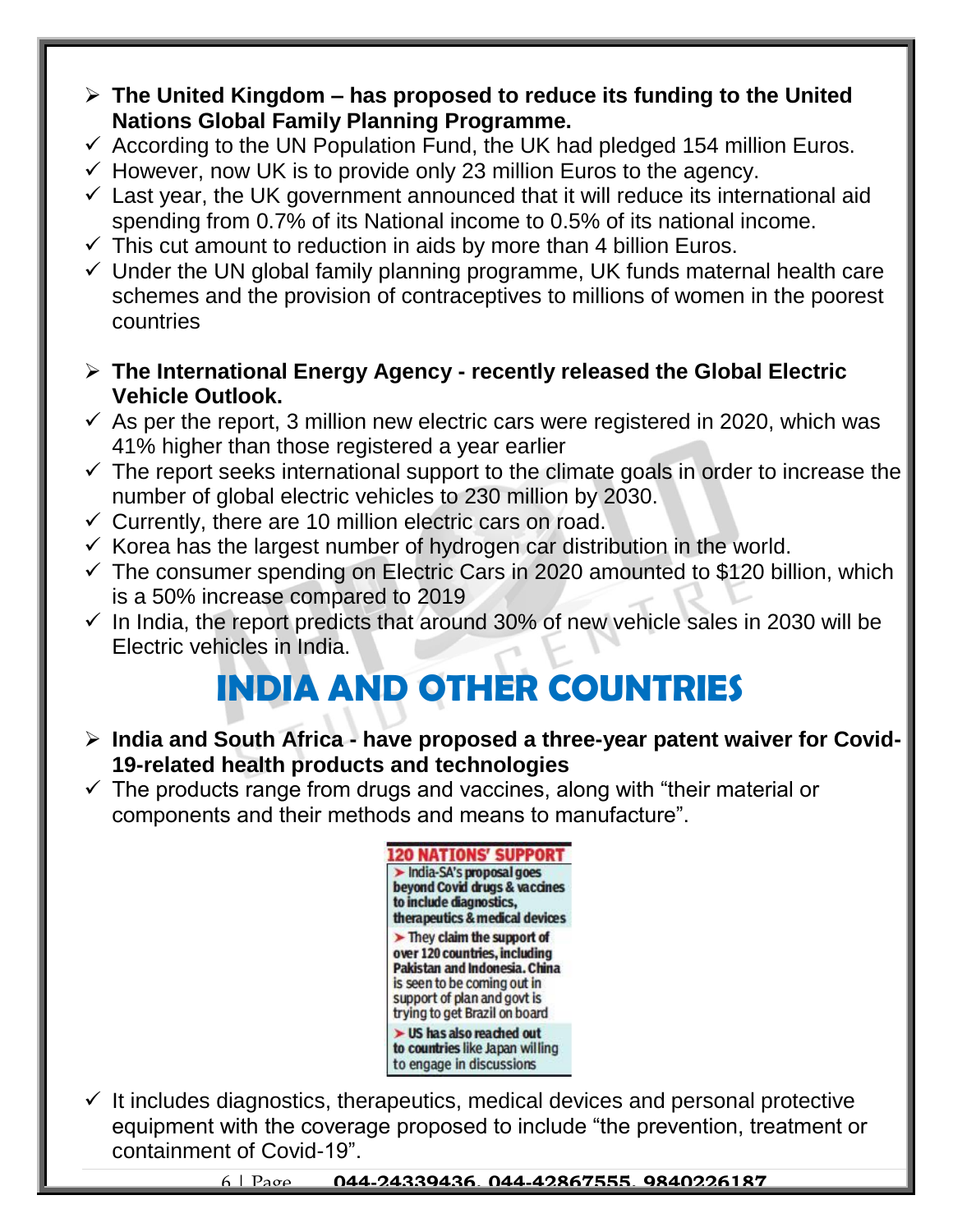- $\checkmark$  Both the countries are supported by several poor and developing countries from Africa and Latin America in the proposal.
- $\checkmark$  India and South Africa were the original proponents of waiver of Trade-Related Aspects of Intellectual Property Rights (TRIPS), which also includes relaxations in rules related to copyrights and designs
- $\checkmark$  Both the countries now claim the support of over 120 countries, including Pakistan and Indonesia.
- $\checkmark$  China is seen to be coming out in support of the proposal and the government is trying to get Brazil on board.
- $\checkmark$  The United States also recently announced its support to negotiations for a waiver for vaccines
- $\checkmark$  It has also reached out to countries such as Japan and Switzerland with the European Union too willing to engage in discussions.
- **The United States State Department - recently approved the sale of six P-8I Patrol aircrafts and the related equipment to India.**
- $\checkmark$  The deal is estimated to cost \$2.42 billion to the government
- $\checkmark$  The original proposal was for 10 such aircrafts but the number was later cut down to 6 due to budgetary constraints
- $\checkmark$  With India having signed the Communications Compatibility and Security Agreement (COMCASA) foundational agreement with the U.S., the six aircraft will come fitted with encrypted systems
- $\checkmark$  The P-8I is based on the Boeing 737 commercial aircraft and India was its first international customer.
- $\checkmark$  In November 2019, the Defence Acquisition Council, chaired by Defence Minister Rajnath Singh, approved the procurement of the long-range maritime surveillance aircraft manufactured by Boeing.
- $\checkmark$  The Indian Navy is currently in the process of inducting the four P-8Is contracted under the offset clause in 2016.
- $\checkmark$  The Navy had procured eight P-8Is in a \$2.2-billion deal in 2009 with the optional clause for four more.
- $\checkmark$  The aircraft are part of the 312A Naval Air Squadron based at Arakkonam in Tamil Nadu.
- $\checkmark$  The P-8I long range patrol aircrafts are the variant of P-8A Poseidon used by the US Navy
- $\checkmark$  It is capable of conducting maritime patrol, anti-submarine warfare, reconnaissance missions and surveillance.

### **SCIENCE, TECHNOLOGY & ENVIRONMENT**

 **The researchers from the Minnesota Institute for Astrophysics - have discovered the first galaxy in a 'blow away' state using the "Gemini Telescope".**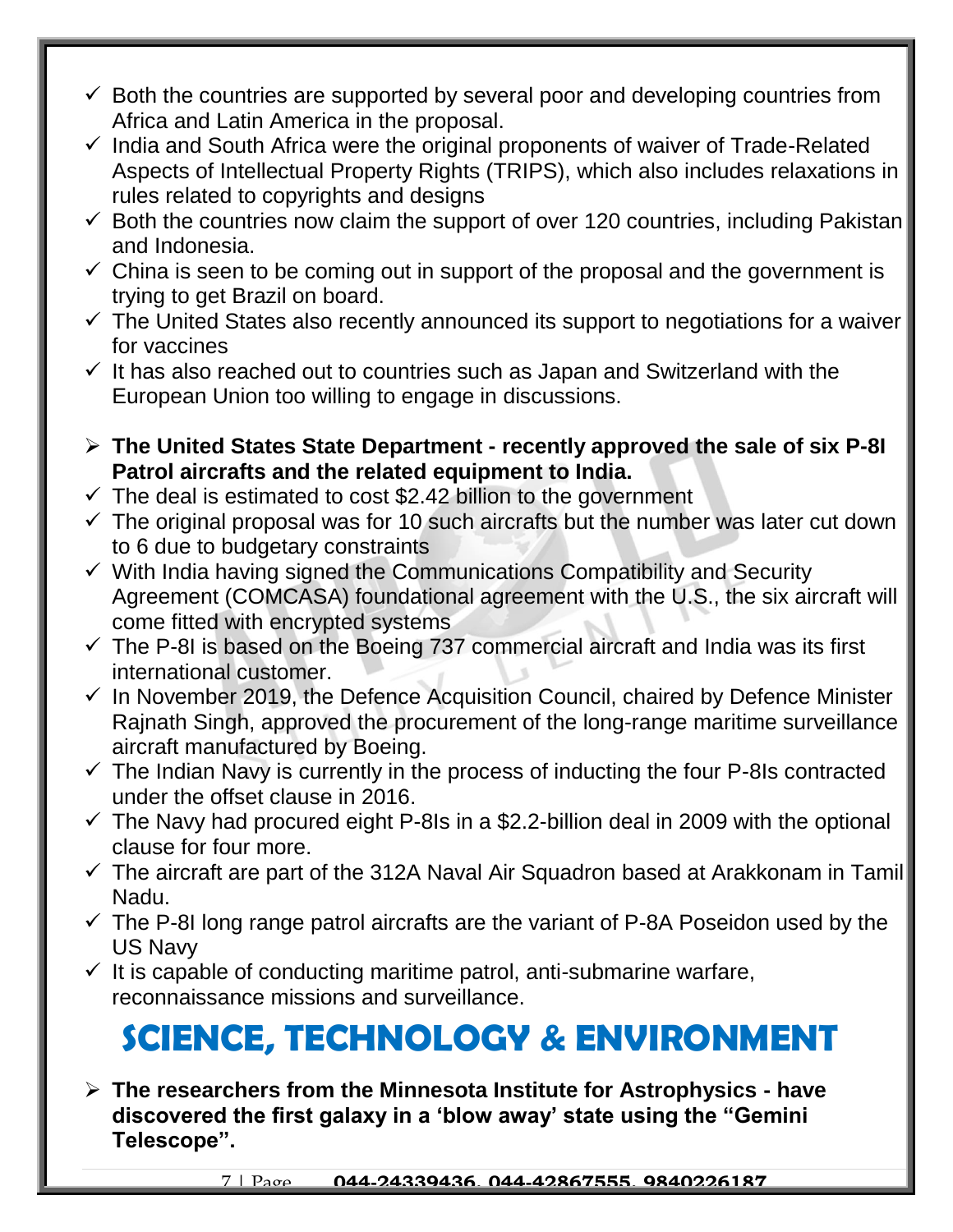- $\checkmark$  Named Pox 186, the galaxy is so small that it can be fit within the Milky Way.
- $\checkmark$  When the Universe evolved billions of years ago following the Big Bang, it was in an ionized state, with protons and electrons moving freely across the space
- $\checkmark$  Then, following the expansion and cooling down of the Universe, it transformed into a neutral state where the electrons and protons combined into atoms
- $\checkmark$  But scientists have now observed that the Universe is changing back to an ionized state
- $\checkmark$  The discovery confirms that a blow-away is viable, adding that small galaxies were mainly responsible for the reionization of the Universe
- $\checkmark$  The study was financially supported by grants from the University of Minnesota and NASA.
- $\checkmark$  The Gemini Telescope is an astronomical observatory that consists of two telescopes namely Gemini North and Gemini South and is located in Hawaii and Chile respectively.

#### **ECONOMY**

- **The Reserve Bank of India - recently joined the 'Network for Greening the Financial System' (NGFS).**
- $\checkmark$  By joining the system, RBI seeks to learn and contribute to the Global Climate risk management in the financial sector.
- $\checkmark$  The NGFS was announced during the One Planet Summit held at Paris in 2017.
- $\checkmark$  The initiative was launched by eight central banks under the leadership of Banque de France.
- $\checkmark$  The main objective of the system is to accelerate green finance initiatives
- $\checkmark$  There are 83 central banks associated with the NGFS system with 75 member and 13 observers

#### **INTERNATIONAL DAY**  $\mathcal{L}$

**World Turtle Day – May 23**



 $\checkmark$  The day is celebrated to create awareness about turtle and tortoises alongwith their natural habitats.

8 | Page **044-24339436, 044-42867555, 9840226187**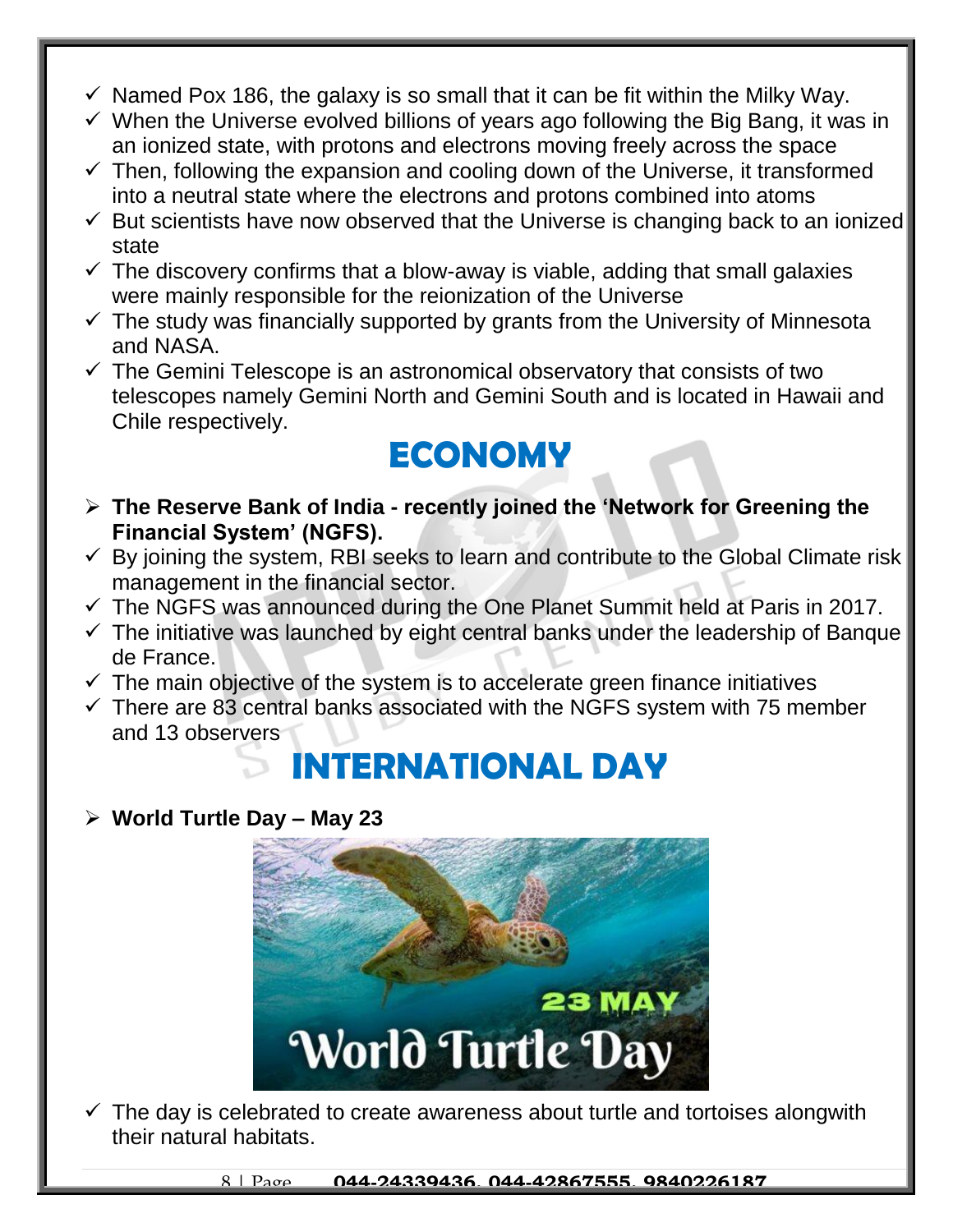- $\checkmark$  World Turtle Day was sponsored since 2000 by the American Tortoise Rescue (ATR), which was founded by husband and wife team, Susan Tellem and Marshall Thompson in the year 1990
- $\checkmark$  It is a nonprofit organisation that rescues and rehabilitates all species of tortoise and turtle.
- $\checkmark$  Theme 2021 "Turtles Rock!"
- $\checkmark$  Turtle is the oldest reptile, whose origin dates back to nearly 200 million years back, during the time of Dinosaurs
- $\checkmark$  There are a total of 300 species of turtles across the globe, out of which 129 species are endangered because of human interference

#### **International Tea Day – May 21**



- $\checkmark$  The celebration of the day aims to promote sustainable production and consumption of tea
- $\checkmark$  In 2019, the United Nations recognized the importance of Tea, world's oldest beverage
- $\checkmark$  The UN has also considered Tea as an important ingredient of its Sustainable Development Goal Programme
- $\checkmark$  The International Tea Day is observed every year by the UN's Food and Agriculture Organisation (FAO)
- $\checkmark$  Prior to this, December 15 was observed as International Tea Day in various tea producing nations including Sri Lanka, Nepal, India, Bangladesh, Indonesia, Kenya, Malawi, Tanzania and Uganda
- $\checkmark$  The Day is observed on May 21 because the season of tea production begins in May in most tea producing countries
- $\checkmark$  The Intergovernmental Group of Tea operating under Food and Agriculture Organization proposed the concept of International Tea Day in 2015.
- $\checkmark$  India is the second largest tea producing country after China.
- $\checkmark$  Also, India is the largest consumer of tea in the world, consuming around 30% of global tea output.